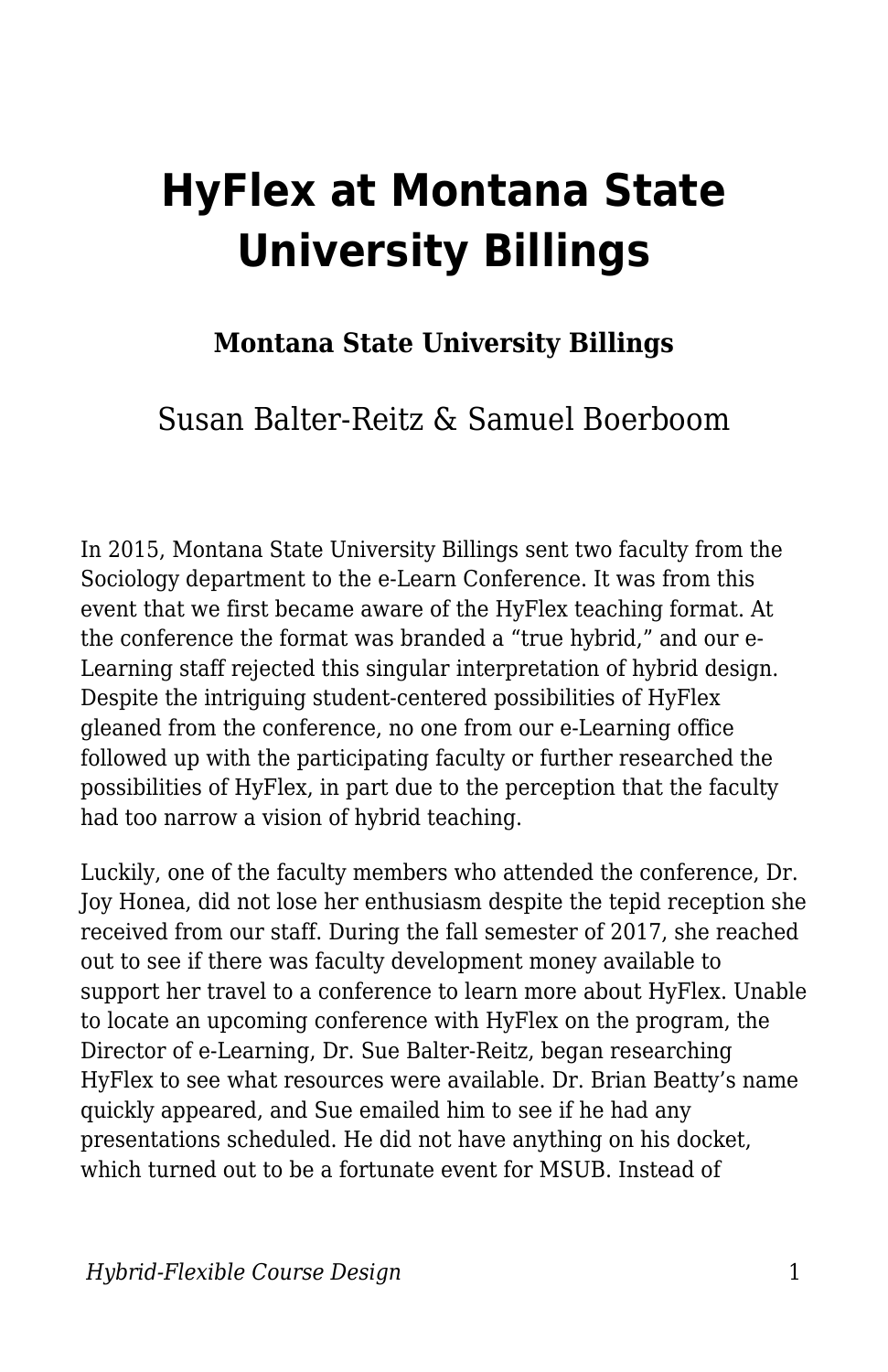sending one faculty member to a conference, we asked if we could visit San Francisco State University to meet with Dr. Beatty and attend his custom workshop on HyFlex.

We were able to secure funds to send six of us to investigate the potential of HyFlex for our University. Our scouting party included the Director of e-Learning, an Instructional Designer, and four faculty members familiar with hybrid and online learning. We embarked for San Francisco State, hopeful that the HyFlex course delivery model would help us negotiate some of our enrollment and retention issues.

### **MSUB's Readiness for HyFlex Delivery**

Montana State University Billings is a regional comprehensive university located in Billings Montana. Billings, with a population of approximately 105,000, (United States Census) is the largest city in the state. Health care and banking are the primary economic drivers in the city. Fifty-seven percent of students enrolled in the university are from Yellowstone County, where Billings in located. Almost all students work at least part time, and a good majority of them are employed full time. Needless to say, our students rely upon flexible course delivery modes in order to balance their competing priorities.

The University includes five colleges split into two campuses: University Campus and City College. City College is our embedded community college. The portfolio of programs offered by the institution spans one semester technical certificates to Master's degrees. Headcount for Fall 2018 was 4,315 (Montana State University Billings) The average age of our students is 24.6, and many students enroll less than full time in order to balance family and work obligations. Despite relatively low tuition, MSUB students tend to be debt averse, and stop out to earn money to pay for their next semester. As a result, time to graduation can be slow and retention and completion numbers are not ideal, especially when compared to peer institutions who have more traditional students.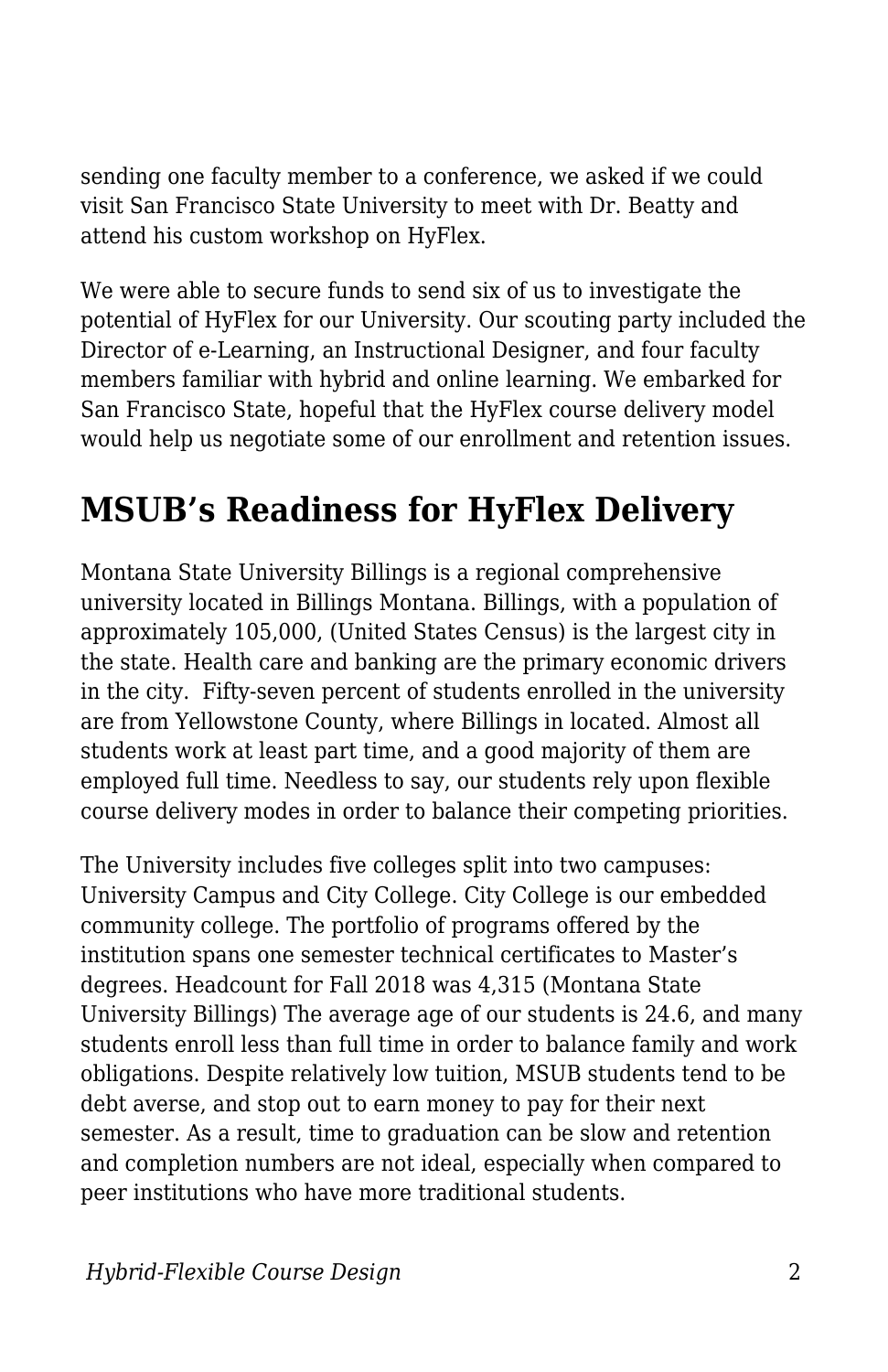The demographics of the university prompted early adoption of distance education. MSUB began offering Internet-enabled classes as early as 1996, and by 2000 had a healthy number of fully online classes and programs. In 2018, the university offered 27 fully online program and 665 online course sections (Montana Board of Regents). Full-time faculty have largely embraced online teaching, partly because doing so is tied up with the university's mission, and partly out of necessity to fulfill student demand. A minority of faculty have been hesitant to embrace online learning because they fear the reduction of on-campus instruction will result in inferior student learning and retention. Our students also desire on-campus classes, but they must be offered at times that fit into their packed schedules. Students often mix and match on campus and online classes in their course registration in order to better balance work and family obligations. In any given semester, approximately 55% of students are registered in at least one online course.

Student demand for online course sections is high, and academic departments struggle with balancing staffing for online and oncampus offerings. As with many regional comprehensives, budgets are challenging, and departments are under pressure to cancel lowenrolled courses. Most often this translates to cancelling on-campus sections, leaving students who prefer face-to-face learning feeling pressured to enroll in online courses. Our unique student demand for both on-campus and online courses positions MSUB to be a potential leader in adopting innovative course delivery formats.

#### **Important Lessons from San Francisco State University**

MSUB's experience building a robust online education program assisted our exploration of HyFlex. Decisions about online staffing, scheduling and course development belong to the academic department; a structure that ensues faculty centrality. We knew that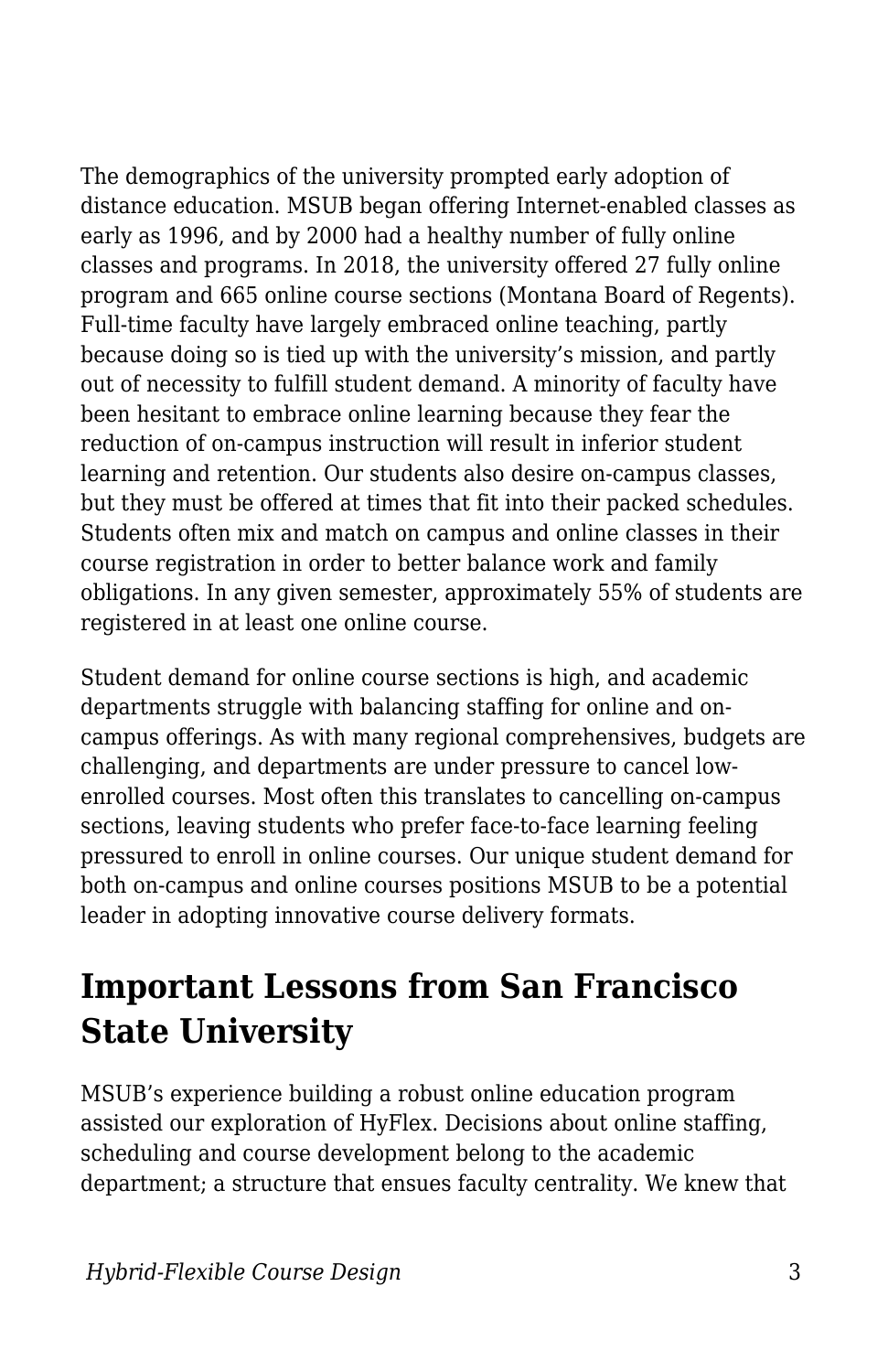for HyFlex to work at our university, it would need to be led by faculty. At MSUB, faculty are represented by two unions, the Montana State University Billings Faculty Association (representing faculty on University Campus) and the Montana Two Year College Faculty Association (MTYCFA) (representing faculty at City College). Thus, it was crucial that we included faculty who would be able to serve as representatives for union issues, as well as influencers for peers, as we determined if HyFlex was appropriate for our campus. We ended up inviting two faculty from each campus to SFSU. These faculty were program leads and all had significant experience teaching online and hybrid courses.

During the visit, Dr. Beatty arranged for our team to meet with faculty who taught HyFlex courses for SFSU. This was incredibly valuable; the experience that these faculty shared helped us to understand the diversity of options available for structuring a HyFlex course. These conversations also helped ease our faculty's apprehension about the workload associated with HyFlex, including the concern that faculty would be teaching two courses for the price of one, and that HyFlex would allow administrations to overload course enrollments. Dr. Beatty, and the faculty who spoke to our team, emphasized two crucial points: 1) HyFlex design begins with a solid online course design and 2) the additional work for faculty is in the design phase and not in the teaching of the HyFlex course.

The visit was a successful in that all four faculty who had the opportunity to interact with the SFSU team returned to MSUB highly motivated to adopt versions of HyFlex into their own courses.

## **Piloting HyFlex**

Immediately upon our return to campus, we began working with the administration and the unions to start a small pilot in Fall 2018. The Faculty Association included the HyFlex pilot on its agenda, and it was in these meetings that we hammered out an agreement on how to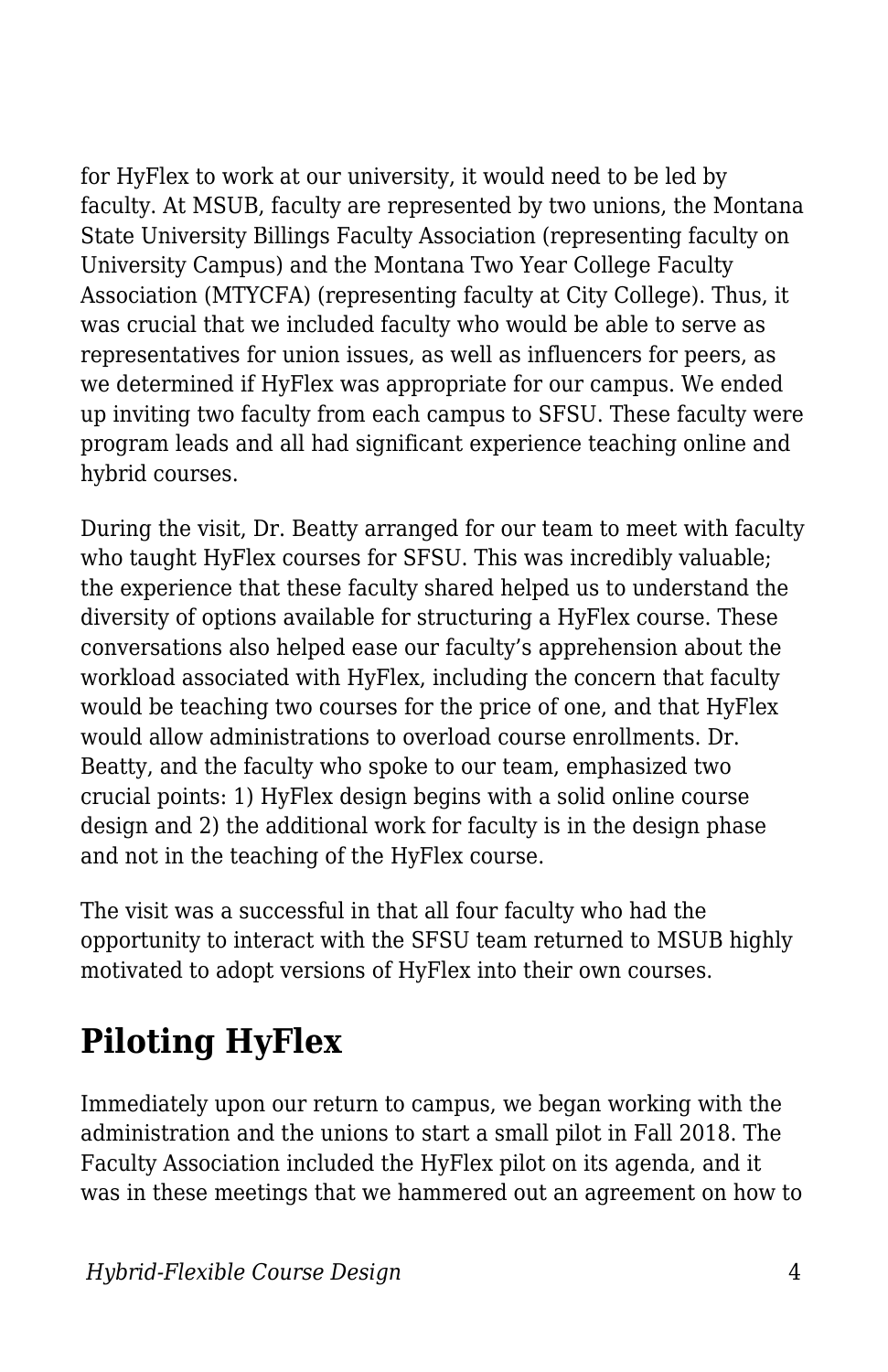compensate faculty for HyFlex. All parties agreed that we needed to ensure that our HyFlex sections were well-designed so as to ensure student success and retention. As a result, the administration agreed to provide a stipend for faculty to complete faculty development courses in both online and hybrid course design. This was a first for MSUB as we have no required faculty development programs for teaching anywhere on campus. Additionally, the administration agreed to a stipend for course design equivalent to the stipend for online course development. The MTYCFA, who meet separately from the Faculty Association, were willing to abide by the agreement made by the Faculty Association.

Three of the original four faculty who visited SFSU developed courses for the Fall 2018 and Spring 2019 semesters. These three courses provided a strong basis for evaluating the possibility of HyFlex. The courses: BGEN 105: Introduction to Business SOC 482: Contemporary Sociological Theory and COMX 435: Media Criticism, serve very different student populations. The Introduction to Business Class is taught at City College and is geared for beginning students. Sociological Theory was an online class for majors that was converted to HyFlex at the request of the students, who were all on campus majors. Media Criticism, which is a course that is taught at both the undergraduate and graduate level in the Communication department, is a course for experienced students. Communication offers courses both fully online and on campus, so the enrollment in this course was guaranteed to provide insight into the mix of onsite and distance students.

#### **One Faculty Member's Perspective: Sam Boerboom's Reflections on HyFlex**

There were several challenges to getting my first HyFlex course off the ground. First, I needed to work with my department's administrative associate to communicate with students about how to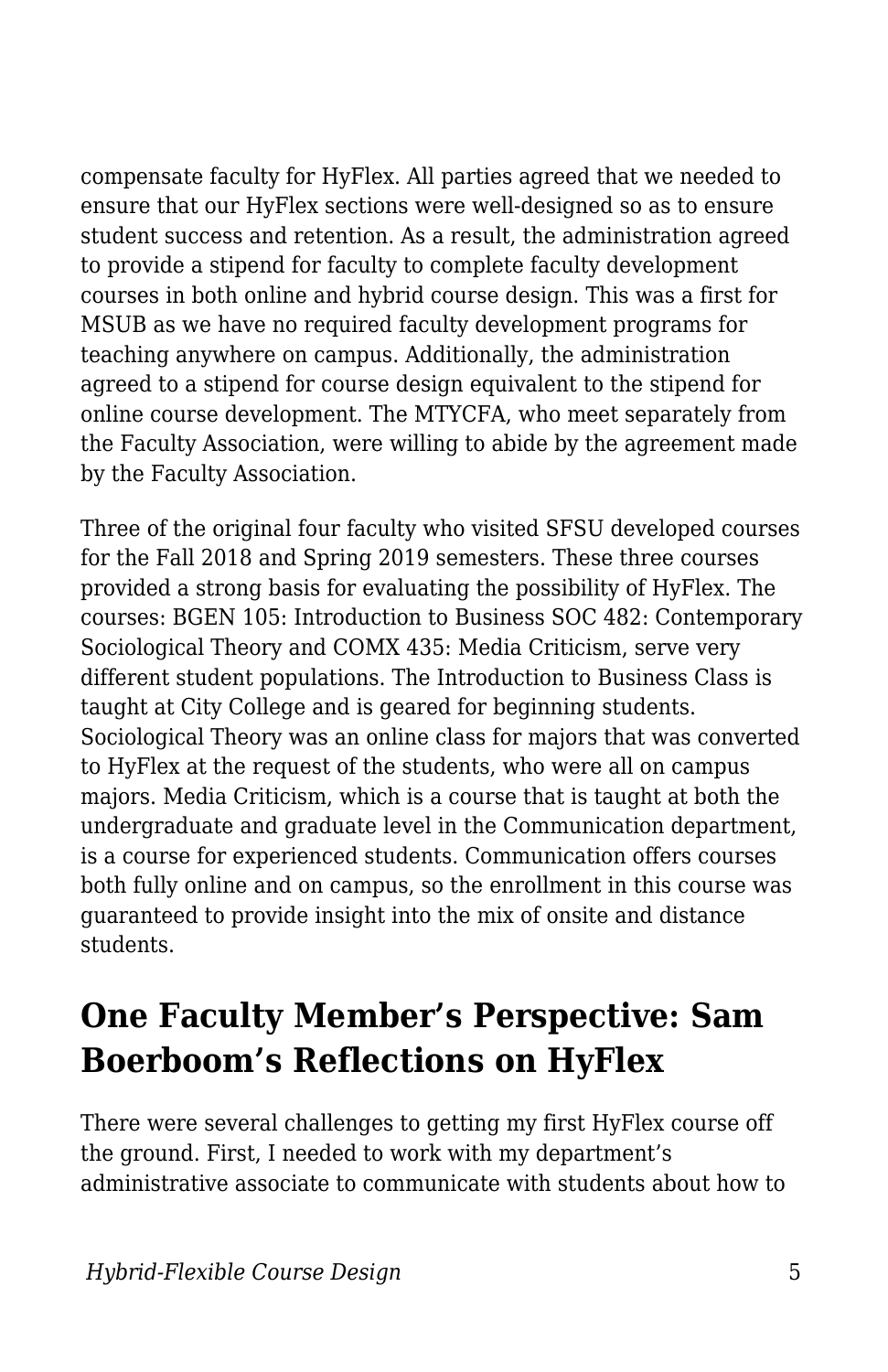register for my HyFlex Media Criticism course. The course listed a weekly required course meeting on campus like any other hybrid course in the course schedule. MSUB was not able to generate a unique course code to designate the section as HyFlex, because the format had only been used once at MSUB at that point. I was teaching my course with on-campus and asynchronous online options available to my students. It was very challenging explaining to students that they would have the option each week to choose how to participate. The "early adopters"—those I had recruited from my on-campus and hybrid courses the semester before—were thrilled about the flexibility afforded to them. My online-only students were more apprehensive due to the novelty of the format. They needed reassurance that their experience would not be lesser because they had to participate exclusively online. Put differently, they wanted to be assured that the course was not designed and optimized primarily for on-campus students.

I received a stipend to develop the course and took to heart the best practices taught by Dr. Beatty and the other faculty at SFSU. The design phase of the course was relatively straight-forward. I learned quickly that communication with students about their participation options each week was going to be challenging, especially because many of our students do not consistently use the email assigned to them through our learning management system, Brightspace. I learned that when piloting HyFlex, an instructor committed to intentional design best practices should strongly consider how best to leverage an LMS's design features to reinforce to students through weekly announcements, unit introduction pages, and email prompts their participation options for each unit.

Once my students got used to how the course looked different from on-campus or hybrid sections, they seemed to grasp the flexibility afforded to them. Of course, those students who were able to attend on-campus were able to have their questions answered in real-time by me, which proved to be advantageous to them. I perceived that all of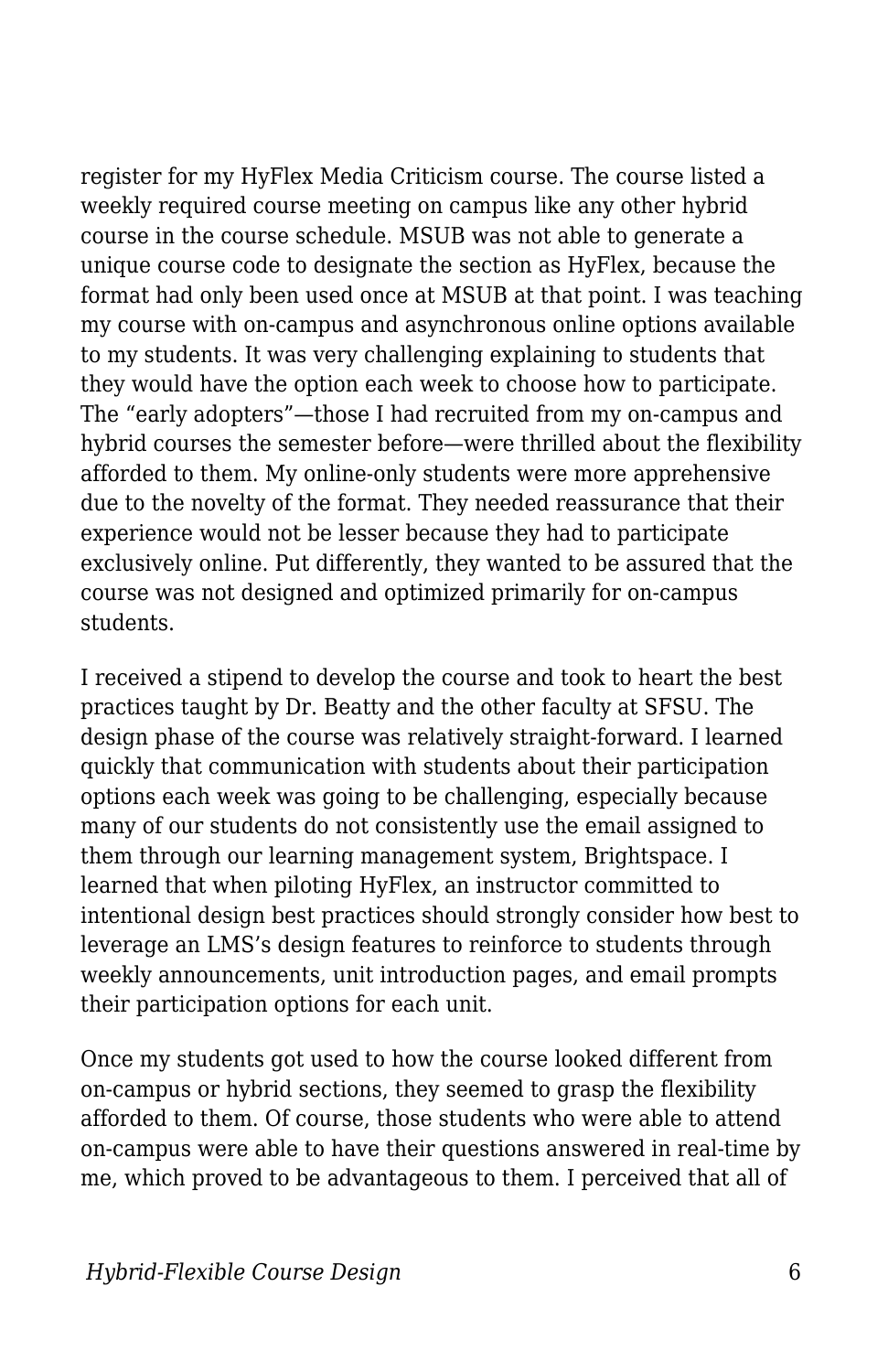the students in the class intuitively grasped how HyFlex worked after the first three weeks. After that initiation stage, I determined that I had three different types of students in the class: the majority (60%) were exclusively online; 30% were exclusively on-campus; and 10% or so were participating both online and on-campus.

Student feedback was overwhelmingly positive. The online-only students appreciated that they would not have to wait two semesters until the class would be offered online again. Additionally, I heard from two students who attended the on-campus meetings only once during the semester. One of the students was local and the other lived further away from the Billings area. Both remarked that having the flexibility of participation each week allowed them to plan ahead on choosing a week they could attend class. They loved meeting their oncampus classmates and being able to ask questions of me in-person. My on-campus students remarked that they valued the flexibility of knowing that if a work, family, or health obligation arose, they would not have to scramble to arrange options to attend class. One student in particular commented that HyFlex reduced her anxiety about being a student. When I inquired what she meant by that, she commented that students like her often internalize class absences as evidence that they are bad learners, or that they should not be in college. I was struck by this comment and came away more convinced than ever that HyFlex is an ideal way to meet our students where they are on their educational path.

Upon reflecting on my first HyFlex class, I determined that I would design the course differently the next time I taught it with a focus on including participation assignments that would allow both my oncampus and online students to interact more with one another. In my first HyFlex class, I designed separate participation assignments for those participating on-campus and online. Not only was it more work for me as the instructor, it separated my students into two distinct groups, which was not my intention when I initially designed the course. My focus was on presenting students with flexible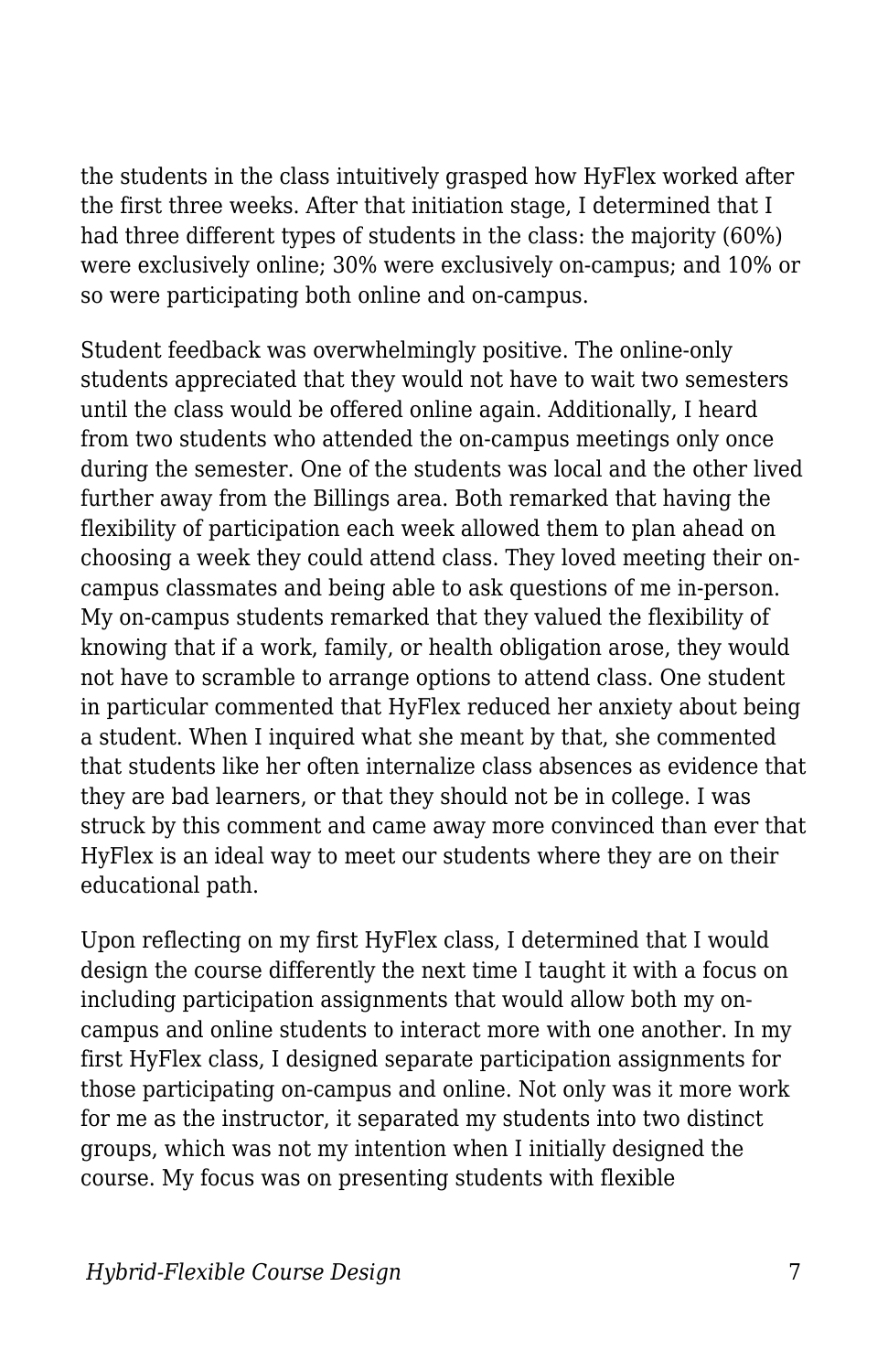participation options, and not thinking enough about how to blend the class together as a dynamic, interactive whole. I believe that sharing what transpired in each unit's on-campus meeting—whether by written summary and/or video recording—with those participating online would increase perceptions of inclusion.

I learned through piloting HyFlex that it is a nimble course delivery format that accommodates students managing several obligations. HyFlex is a course scheduling solution that keeps our students on track to graduate in a timely fashion. But it is more than these things, too, it seems. HyFlex allowed me a platform to reimagine blended classroom learning space and how I should be present in it. I was able to leverage HyFlex to incorporate both on-campus and online learners in the same space during the same weekly block of time. As the result of my experience, I am firmly convinced HyFlex is a game-changer for our students and our institution.

### **Lessons Learned from the HyFlex Pilot and Next Steps**

As Dr. Boerboom's experience illustrates, HyFlex was a natural fit for MSUB: our student demographics, faculty experience and online infrastructure made it relatively simple to launch the pilot phase at our institution. At the time we are writing this case study, there has been a great deal of interest by other faculty adopting HyFlex and we are currently working on a plan to scale HyFlex for Fall 2020.

Our Provost and Institutional Research Director are committed to evaluating the pilot to ensure that it was an effective instructional modality. While data analysis is ongoing at the University level, faculty who participated in the pilot asked students to complete a survey on their experiences in these courses Overall, students responded that they would be highly likely to enroll in another HyFlex class. Qualitative comments across all three pilot courses echo Dr.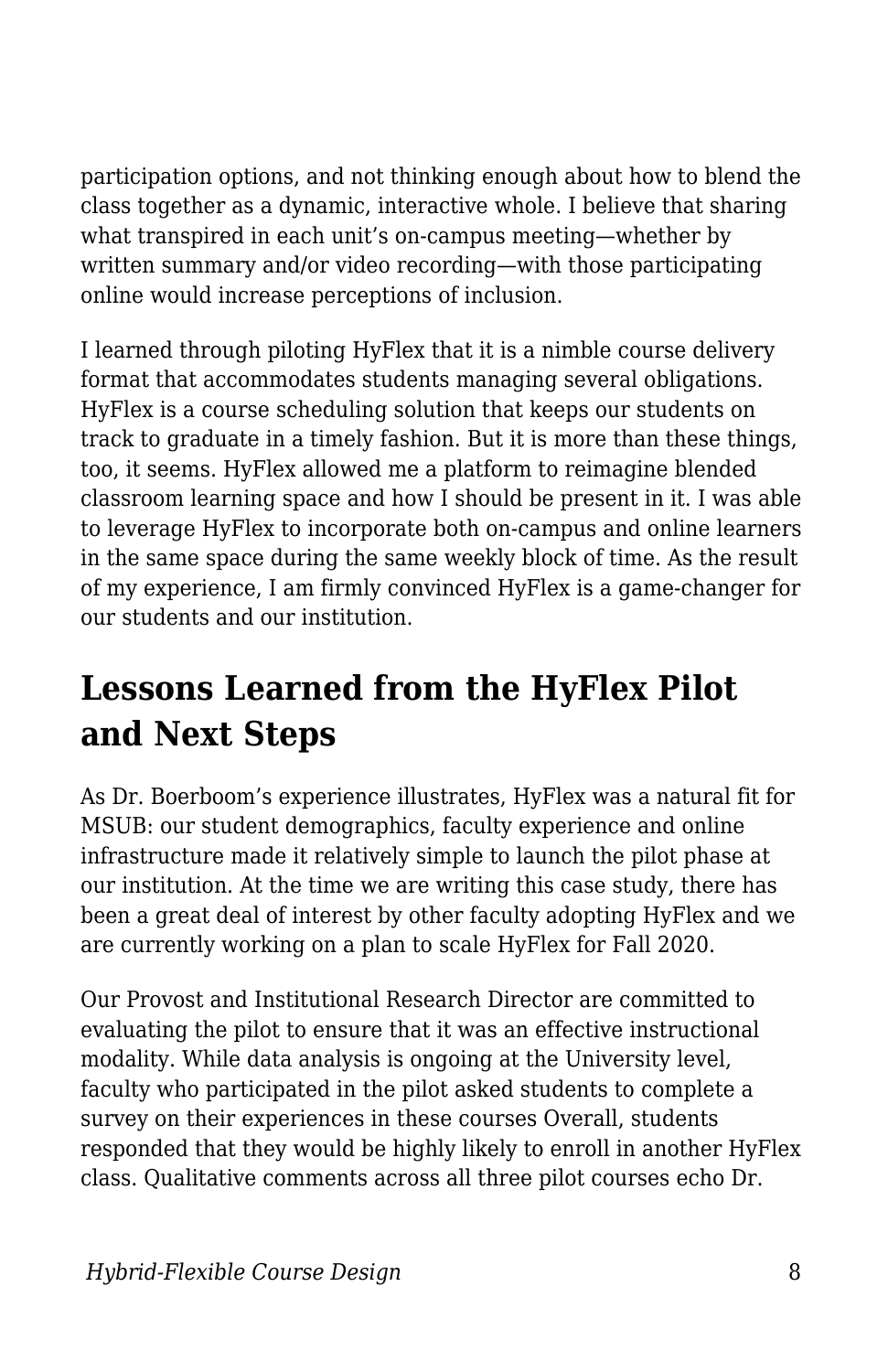Boerboom's observations that students found the flexibility of the HyFlex section transformative for their education.

Two large issues emerged as we evaluated our HyFlex Pilot. Perhaps most important is that we need to ensure that we can clearly communicate to students what HyFlex means for them. There are two elements to this concern. First, the university needs to develop a course code to identify sections taught in this modality. We currently designate courses as on campus, hybrid and online using suffixes (100, 600, and 800 respectively). During the pilot we were unable to create a suffix for HyFlex. This must happen as we scale. Second, we need to create a communication campaign to clearly communicate to students what the expectation for participation is within any given class. Students in the pilot needed a few weeks to adjust to the flexibility offered in these sections; if we can streamline their understanding this will make teaching easier for faculty

A second issue that arose was that faculty who were not part of the pilot, but had heard about HyFlex, began to announce they were offering HyFlex sections. This raises concerns about quality within these rogue HyFlex courses. One of the lessons this campus learned during its growth of online is that it's important to provide students with a consistent experience within a given modality. It would be a shame for the HyFlex project to be undermined by faculty who do not have a well-designed and executed course. In order to ensure excellence, we will need to collaborate with deans and department chairs who provide oversight of faculty course modality. They will need to be gatekeepers who ensure faculty offering HyFlex Sections have completed the faculty development requirements and have a well-designed course.

During Fall 2019, the three faculty members who participated in the pilot, along with the Director of e-Learning and the Vice Provost, will host an open forum for faculty interested in being part of the launch of HyFlex in 2020. We are not sure what this launch will look like, but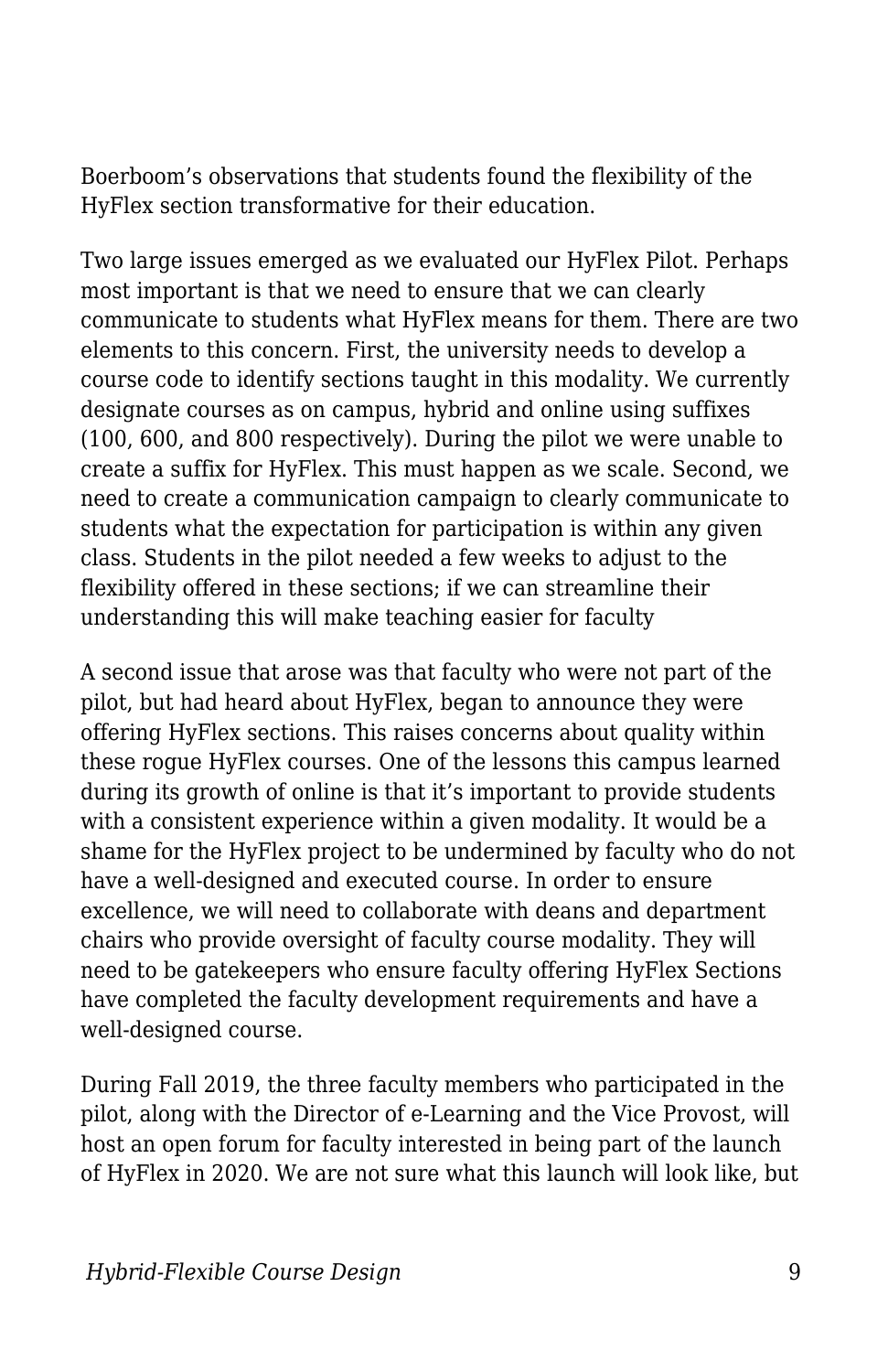we are excited about the possibilities for our university.

We are grateful to Dr. Beatty and the faculty of San Francisco State University for introducing us to this transformative teaching format.

#### **References**

Montana Board of Regents (n.d.) Online education summary stats. Retrieved from [https://edtechbooks.org/-ftu](https://mus.edu/board/meetings/2018/Sept2018/ARSA/eLearning-FY18.pdf)

Montana State University Billings (n.d.) Institutional research. Retrieved from [https://edtechbooks.org/-xWSf](https://www.msubillings.edu/ir/quickfacts/index.htm#Enrollment_by_College)

United States Census Bureau. (n.d.) American fact finder. Retrieved from [https://edtechbooks.org/-QMU](https://factfinder.census.gov/faces/nav/jsf/pages/community_facts.xhtml?src=bkmk)